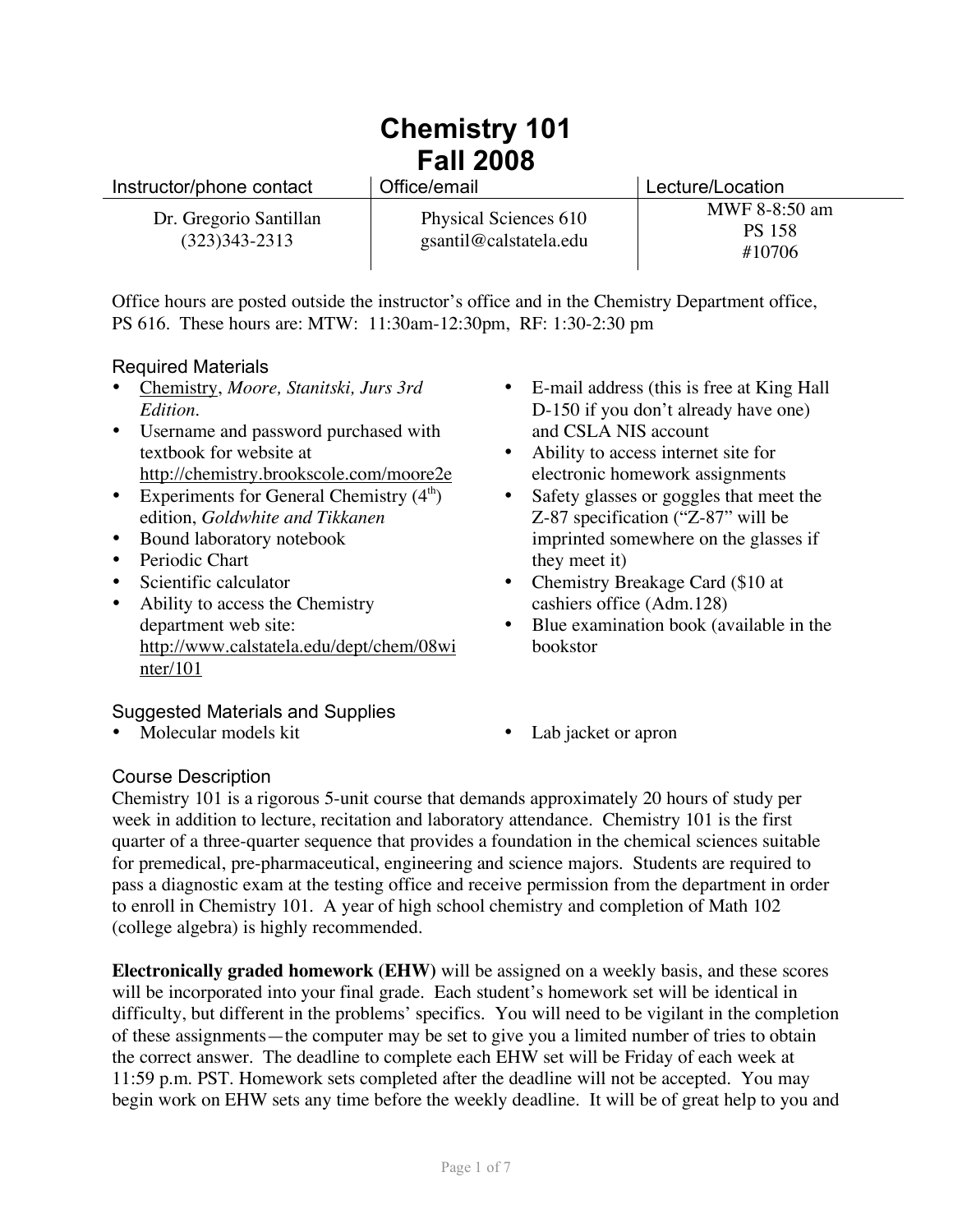your grade if you review some of the problems at the end of each chapter and the tutorials and practice problems available on the OWL site before attempting the EHW sets. EHW sets can be accessed at http://owl.thomsonlearning.com/

**Human graded homework** will be due weekly at your laboratory recitation meeting. These problems will be *more* difficult than the e-graded homework and will bear a stronger resemblance to the types of problems you should expect on your examinations. These will be graded by your recitation instructor and returned to you on a schedule set by your instructor. Solutions to the homework will be posted on the bulletin board outside PS 155, and at the library limited loan desk.

## Course Goals and Objectives

The goals of this course are to contribute to the mastery of scientific literacy, critical thinking, problem solving, and idea integration skills necessary of students pursuing careers in technological disciplines. Reading, problem solving, performing experiments, writing reports, participating in discussions facilitated by the instructor, small-group activities, and lectures will be employed to accomplish these goals.

The course objectives are to introduce basic concepts of chemistry including nomenclature, stoichiometry, the periodic table, electronic structures of atoms, and fundamentals of chemical bonding. Chemistry 101 is a core course designed to familiarize students with the basic concepts of chemistry that are necessary for success in Chemistry 102 and higher courses. It will also provide students with the skills necessary to successfully reach their career objectives. Students should consider the time devoted to this course an investment in their future.

## Requirements

Students are required to conduct themselves in a professional manner during class. Cell phones, pagers and other electronic devices must be turned off during lecture. Late arrivals, sidediscussions and other unprofessional behavior will be addressed at the instructor's discretion. Attendance may be recorded. Students returning from absences are advised to copy lecture notes from students in their study group.

Students are required to take quizzes and examinations designed to measure each individual's understanding of the course objectives cited above, which will include both problem solving and essay responses. Weekly quizzes will be administered during recitation. Unannounced quizzes, including instant response quizzes, may be given during lecture at the discretion of the instructor. Students are required to take two midterms and a final examination. Make-up exams will not be available for midterm exams, and will only be made available for the final exam at the discretion of the instructor for medical emergencies or other extreme situations verified in writing by a third party. For example, in case of medical emergency, the student must provide a signed physician's note to the instructor before a make-up exam will be scheduled.

Students must be concurrently enrolled in Chemistry 101 recitation and laboratory sections to take this course. Students will perform experiments that demonstrate the basic concepts of chemistry and microscopic properties, and prepare written reports describing the principles, techniques, results, conclusions, and sources of experimental error in these experiments. This is a very important component of this course worth approximately 25% of your grade. *A student who does not pass the lab will not pass the course!*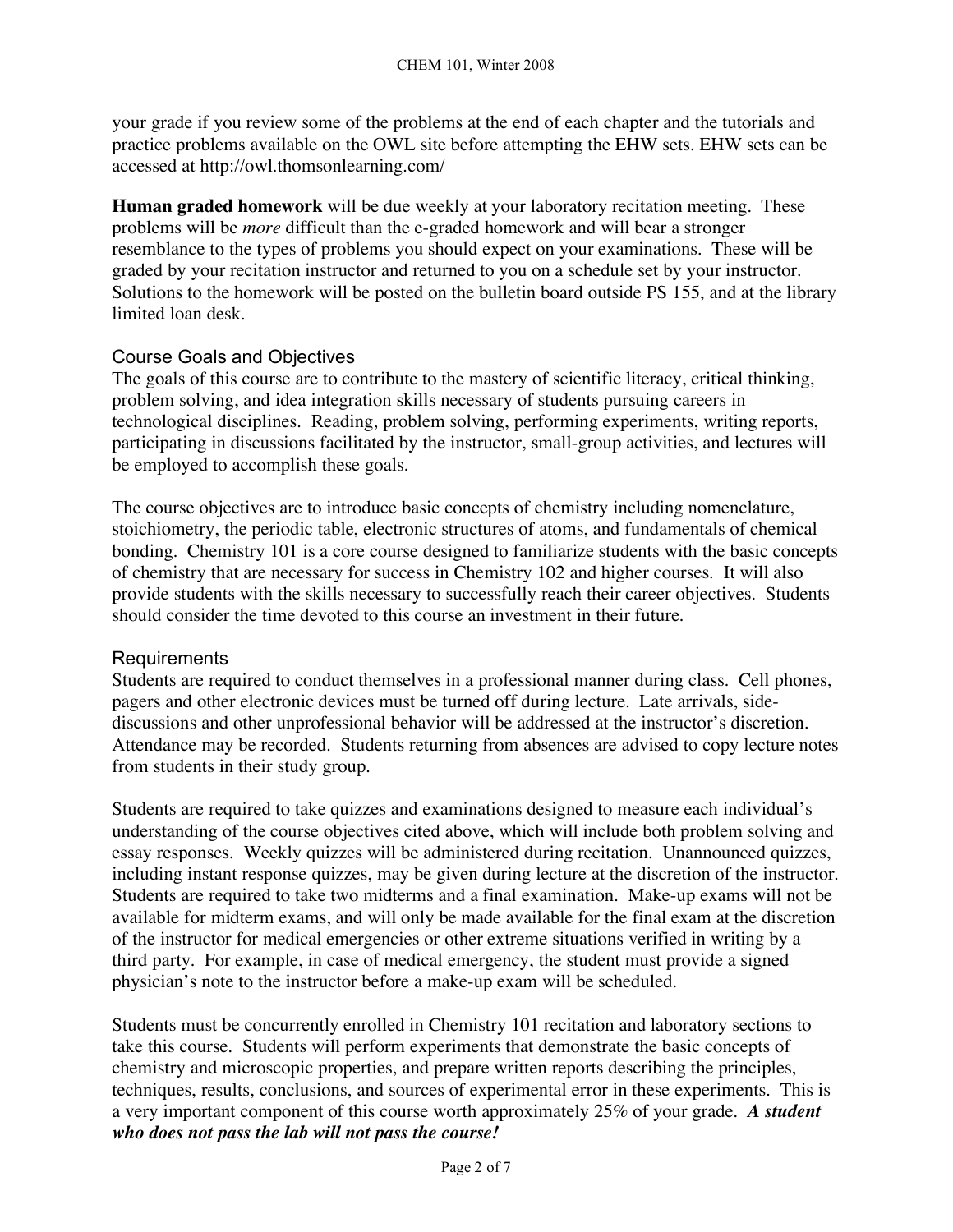## Study Suggestions

- Study illustrations and diagrams and read the text before attending lectures.
- Form a small (3 or 4 person) study group.
- Do as many problems possible in addition to the assigned homework and do them without relying on solution keys.
- Work additional problems and review for the exams with study group members.
- Get help from the University Tutorial Services staff and your instructors in a timely manner. The office hours of all Chemistry 101 instructors are posted in the Department office (PS 616).

For more study tips, read the Preface of your text.

# **Grading**

The grade in this course is assigned largely on the basis of points accumulated through activities in the following categories:

| <b>Activity</b>                                                 | <b>Points Possible</b> |
|-----------------------------------------------------------------|------------------------|
| Two midterms @ 150 points each                                  | 300                    |
| <b>Laboratory Reports</b>                                       | 235                    |
| Recitation                                                      | 165                    |
| 15 point math review, 80 points for the 9 quizzes issued during |                        |
| recitation (valued at 10 points each), 50 points for assigned   |                        |
| homework, and 20 points for lab technique                       |                        |
| e-graded homework                                               | 100                    |
| <b>Final Examination</b>                                        | 200                    |
| TOTAL                                                           | 1000                   |

The instructor may make minor changes to the total number of points as necessary. Additional quizzes given during lecture may be used to assign extra credit. The class will be "curved" but there is a level of competence that must be achieved to pass the class. You must pass the lecture with at least 50% of the points, and you must also pass the laboratory/recitation with at least 50% of the points. The instructor will provide details of the requirements for specific letter grades as the quarter progresses. Plus and minus grades will be issued in this course. *If you fail either the lecture or the laboratory/recitation, you will not pass the class!*

## Dropping, Incompletes and Withdrawals

It is the University's hope that nobody withdraws from any course.

However, before you consider withdrawing from the course, you should be aware of the University Policy on withdrawal: you are not allowed to drop a course because you have found the workload to be too heavy, or because you are getting a poor grade. It is your responsibility to be aware of these policies. Also, you should be aware that there are specific policies on the incomplete grade, IN. It is not automatically given—you must request it from your instructor who is not allowed to give an IN grade unless certain conditions are met. Consult the schedule of classes and your University catalog for details.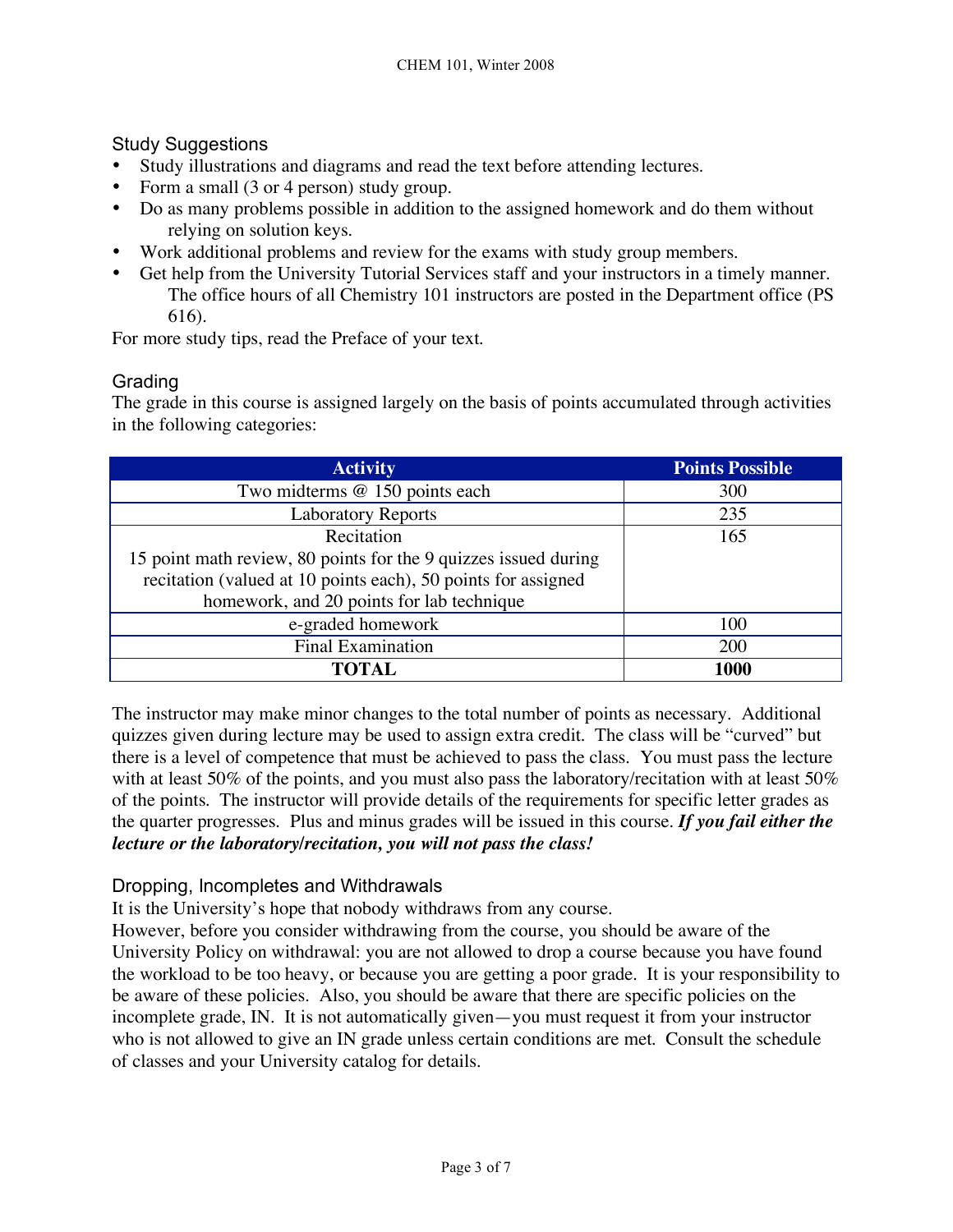## Schedule of Topics and Laboratories

The scheduled list of topics and laboratory exercises is tabulated below. The homework solutions will be posted on the bulletin board outside Physical Sciences 155 and in a library limited loan folder after the due date.

| <b>Week</b>    | <b>Topics (Chapters)</b>                                                              | <b>Laboratory Exercise</b><br>from G&T (points)                            | <b>Homework problems</b><br>(week due)                |
|----------------|---------------------------------------------------------------------------------------|----------------------------------------------------------------------------|-------------------------------------------------------|
| $\mathbf{1}$   | Nature of Chemistry (1)                                                               | Check-in, Math Review<br>$(15)$ & Cookie Statistics<br>$(20)$ <sup>+</sup> | Chap. 1: 85, 88, 90, 91, 92<br>(week 2)               |
| $\overline{2}$ | Atoms and Elements (2)                                                                | #1: Density $(25)$ †                                                       | Chap. 2: 95, 102, 118, 120,<br>125<br>(week 3)        |
| 3              | Chemical Compounds (3)                                                                | #3: Molecular Sizes $(25)$ †                                               | Chap. 3: 113, 114, 115,<br>117, 136 (week 4)          |
| $4*$           | <b>Quantities of Reactants</b><br>and Products (4)                                    | $#2$ : Nine Bottles $(20)$                                                 | Chap. 3: 139, 140<br>Chap. 4: 89, 93, 96 (week)<br>5) |
| 5              | <b>Quantities of Reactants</b><br>and Products (4);<br>Chemical Reactions (5)         | #4: Formula of a Solid<br>(25)                                             | Chap. 4: 102, 111, 116,<br>117, 118<br>(week 6)       |
| 6              | Chemical Reactions (5);<br><b>Energy and Chemical</b><br>Reactions (6)                | #14: Acid-base<br>Stoichiometry (30)                                       | Chap. 5: 118, 119, 120,<br>123, 128 (week 7)          |
| 7              | <b>Energy and Chemical</b><br>Reactions (6)                                           | #5 Heat and Temperature;<br>Law of Dulong and Petit<br>(25)                | Chap. 6: 113, 117, 118,<br>123, 126 (week 8)          |
| $8*$           | <b>Electron Configurations</b><br>and the Periodic Table (7)                          | #20: Solution Calorimetry<br>(30)                                          | Chap. 6: 138, 141, 144<br>Chap. 7: 120, 129 (week 9)  |
| 9              | <b>Electron Configurations</b><br>and the Periodic Table (7);<br>Covalent Bonding (8) | Lab Practicum (35)                                                         | Chap. 7: 133, 143, 148<br>Chap. 8: 78, 84 (week 10)   |
| 10             | Covalent Bonding (8)                                                                  | <b>Review for Finals</b><br>Check-out                                      | Chap. 8: 85, 101, 117, 119,<br>121 (finals week)      |

† see attachments for additional procedures

\* Mid-term exams will be administered during these weeks.

#### Exam Schedules

Mid-term exams will be given during the  $4<sup>th</sup>$  and  $8<sup>th</sup>$  weeks of the term—the exact dates for each exam will be announced in class. The final exam will be given on the date given in the printed Winter, 2008 Class Schedule. The midterm exams will be on January 28, 2008 (Monday) and February 25, 2008 (Monday).

## Laboratory and Recitation

The recitation section is mainly devoted to reviewing the topics related to the homework and lecture material. At the discretion of the recitation instructor, the theoretical and technical aspects of the laboratory exercise may also be discussed. Students will have a weekly quiz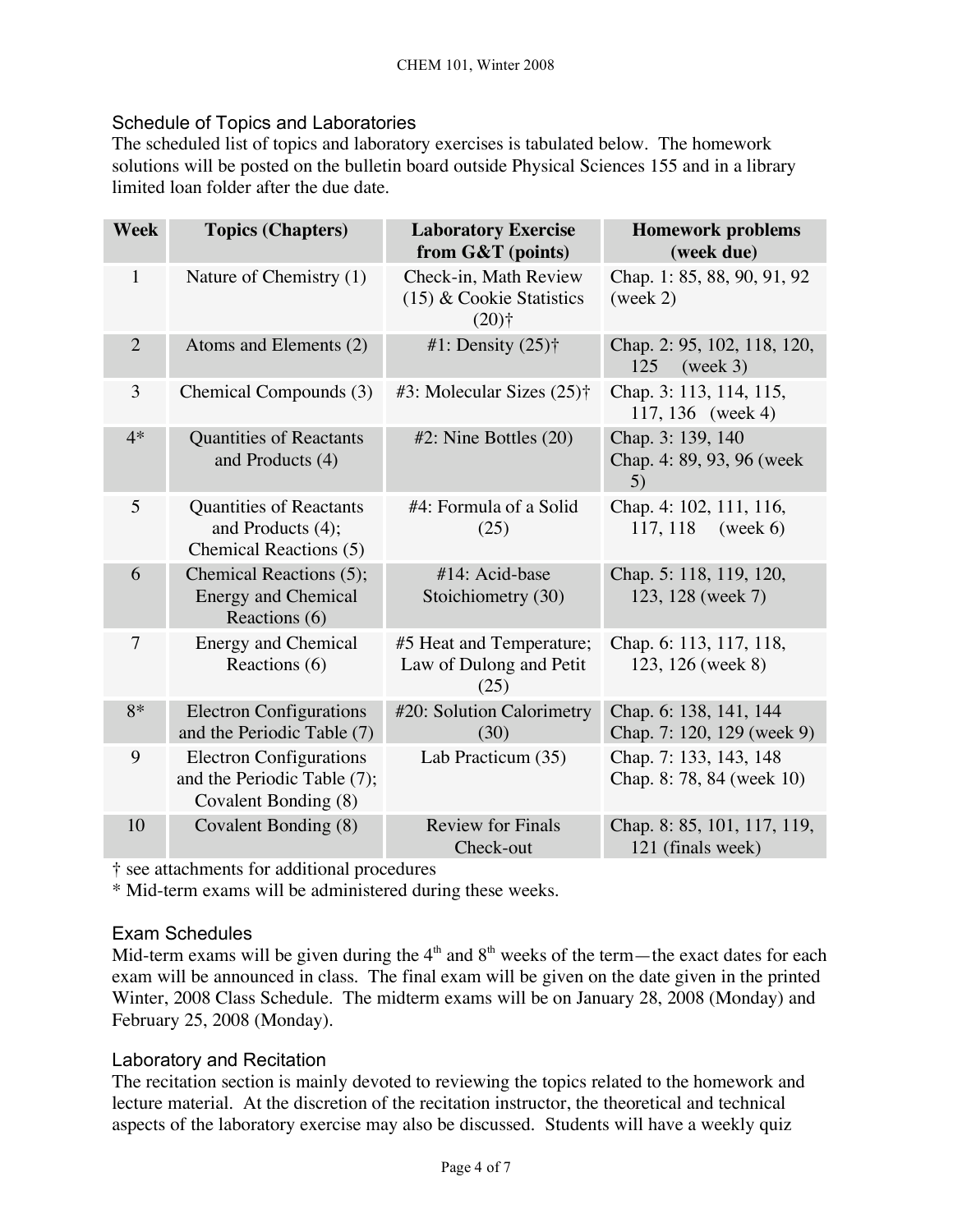during their recitation section. Written homework is due when their recitation section meets. Laboratory instructors will provide details during the first class meeting.

During the experiment students will enter data into bound laboratory notebooks. In experiments where students work with a partner, both need to enter the data into their respective notebooks before leaving the laboratory. After completing the experiment, the instructor will initial the page on which the student entered the data in their laboratory notebook.

The instructor will tell students when final written reports are due. Final reports submitted for grading will be either **neatly** written in each student's notebook following the data pages or prepared with a word processor with a photocopy of the original raw data attached. **All** laboratory reports will contain the sections described below:

- (1) **Prelab:** A detailed description of how the student plans to perform the experiment. **This section must be completed before coming to lab**. The instructor has the discretion to grade the prelab assignment and use that grade for that week's quiz grade.
- (2) **Raw Data:** The data (initialed by the professor) that the student collected in the lab period. A faithful copy of the data can also be used. Neatness is not imperative here, but it must be readable, with the data clearly labeled and the units of measurement and the uncertainty listed in ink. If this section is missing, the student may receive a **ZERO** credit for that experiment.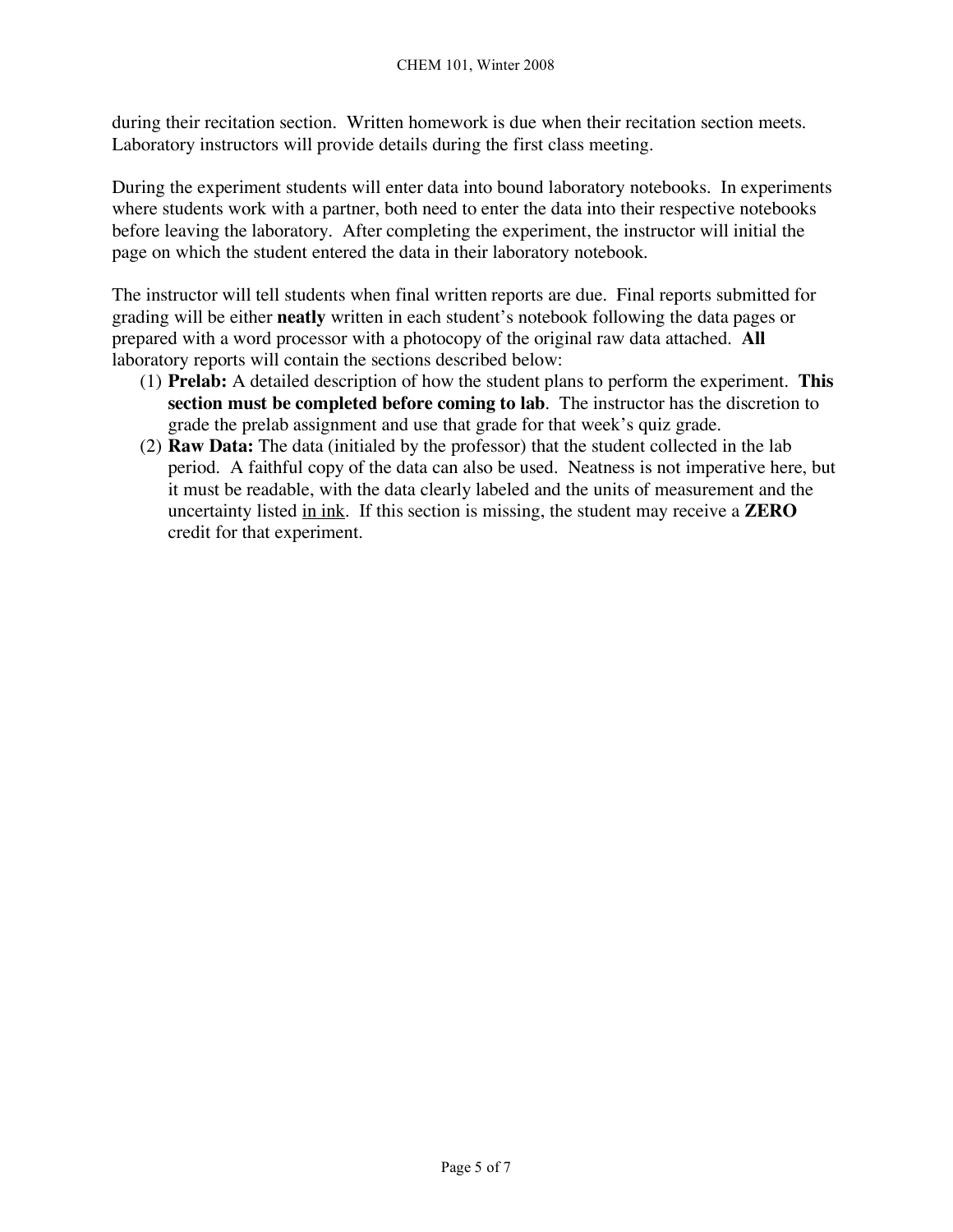# Formal Report (graded)

The student's name (and lab partner's name [if applicable]), date, and experiment title.

- I. **Purpose:** A brief description of the experiment and what the student intends to accomplish
- II. **Data:** A table containing the data the student collected in the experiment complete with units. In some cases the student may also want to include results in this table.
- III. **Theory/Principles:** A summary of the concepts explored in the experiment. If there are mathematical equations used in your calculations, they are derived and explained here. This section is one of the most valuable sections in the reports in terms of the number of points. Just writing equations is not enough!
- IV. **Experimental:** A section that may refer to the laboratory manual, but also describe deviations from or improvements to the procedure.
- V. **Calculations and Graphs:** A sample calculation showing how the student obtained their results.
- VI. **Results:** The results of each student's experiment in a table.
- VII. **Conclusions/Discussion:** This section also carries a large share of points. In this section you compare your results to the accepted literature values whenever possible. Make sure to reference literature values; a good source is the **CRC Handbook of Chemistry and Physics,** which is in the reference section of the library. The student should also identify the most critical measurement (that which has the greatest uncertainty) and point out approximations that may affect the accuracy of your answer.
- VIII. **Questions:** Answer the questions at the end of the experiment. Note that some of these questions are based on experimental results. Note also that often, the answers to these questions may be 30 –40% of your report grade.

# **Laboratory Safety**

Safety must be a primary consideration for all persons entering and working in a chemistry laboratory. The experiments have been chosen for their relation to lecture topics and to teach basic techniques. However, students have the responsibility to preview the experiment, learn and understand the appropriate safety precautions for each experiment and to consult with the instructor when safety procedures are not clear. Finally, the following general rules must be observed:

- Safety glasses must be worn at all times when *anyone* is doing experimental work in the lab.
- Smoking, eating or drinking are not permitted at anytime in the lab.
- Before beginning the first experiment, familiarize yourself with the location of safety equipment in the lab. These include the fire extinguishers, safety shower, fire blanket and eye wash. Your instructor will describe their appropriate use.
- Read your experiment and note any specific safety precautions.
- Work is not permitted in the labs except during regular class hours in the presence of an instructor. Performance of unauthorized experiments is not allowed.